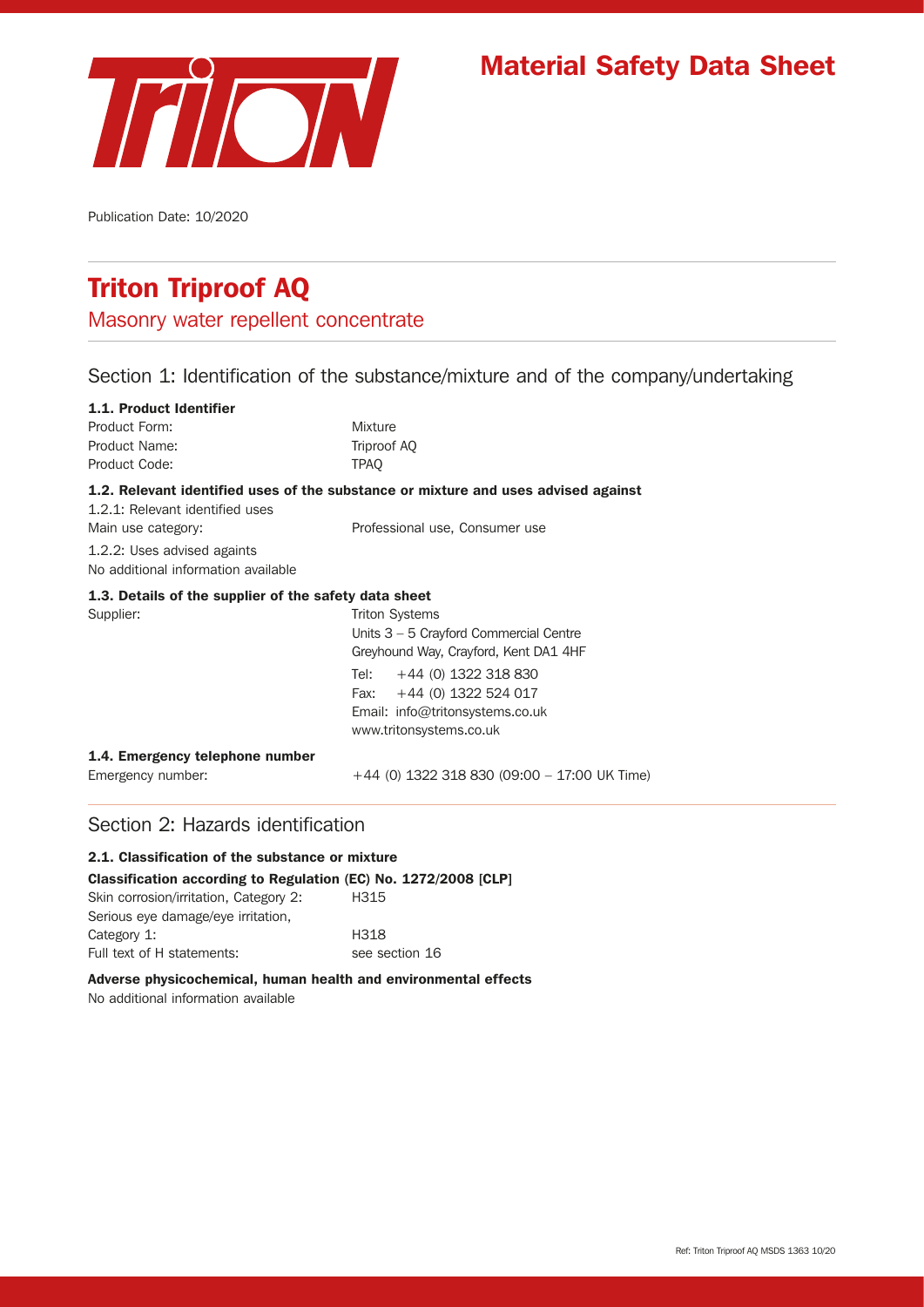### 2.2. Label elements Labelling according to Regulation (EC) No. 1272/2008 [CLP]

Hazard pictograms (CLP)



| Signal word (CLP):              | Danger                                                                                                                                              |
|---------------------------------|-----------------------------------------------------------------------------------------------------------------------------------------------------|
| Hazardous ingredients:          | 2. Siloxanes and Silicones, 3-[(2-ami-noethyl)amino] propyl ME, di-Me, Hydroxy                                                                      |
| Hazard statements (CLP):        | H315 - Causes skin irritation                                                                                                                       |
|                                 | H318 - Causes serious eye damage                                                                                                                    |
| Precautionary statements (CLP): | P264 – Wash hands, forearms and face thoroughly after handling                                                                                      |
|                                 | P280 – Wear eye protection, face protection, protective clothing,<br>protective gloves                                                              |
|                                 | $P302 + P352 - IF ON SKIN: Wash with plenty of water$                                                                                               |
|                                 | P305+P351+P338 – IF IN EYES: Rinse cautiously with water for several<br>minutes. Remove contact lenses, if present and easy to do. Continue rinsing |
|                                 | P310 – Immediately call a doctor, or a POISON CENTER                                                                                                |
|                                 | P332+P313 – If skin irritation occurs: Get medical advice/attention                                                                                 |
|                                 | $P362 + P364$ – Take off contaminated clothing and wash it before reuse                                                                             |
| 2.3. Other hazards              |                                                                                                                                                     |
| PBT:                            | not relevant – no registration required                                                                                                             |
| vPvB:                           | not relevant – no registration required.                                                                                                            |

## Section 3: Composition/information on ingredients

### 3.1. Mixture

| <b>Name</b>                                                                        | <b>Product Identifier</b>              | %         | <b>Classification according</b><br>to Regulation (EC) No.<br>1272/2008 [CLP] |
|------------------------------------------------------------------------------------|----------------------------------------|-----------|------------------------------------------------------------------------------|
| <b>TRIETHOXYCAPRYLYLSILANE</b>                                                     | CAS No) 2943-75-1<br>(EC no) 220-941-2 |           | 20 - 80 Skin Irrit. 2, H315                                                  |
| 1. Siloxanes and Silicones, 3-[(2-ami-noethyl) amino]<br>propyl ME, di-Me, Hydroxy |                                        | $20 - 50$ | <b>Skin Irrit. 2, H315</b>                                                   |
| 2. Siloxanes and Silicones, 3-[(2-ami-noethyl) amino]<br>propyl ME, di-Me, Hydroxy |                                        |           | 20 - 50 Skin Irrit. 2, H315<br>Eye Dam.1, H318                               |
| Oxirane, 2-methyl-, polymer with oxirane,<br>mono(2- propylheptyl) ether           | (CAS No) 166736-08-9                   | < 5       | Acute Tox, 4<br>(Oral), H302                                                 |
| Full text of H-phrases: see section 16                                             |                                        |           |                                                                              |

### Section 4: First aid measures

| 4.1. Description of first aid measures |                                                                                                                                                                                  |
|----------------------------------------|----------------------------------------------------------------------------------------------------------------------------------------------------------------------------------|
| First-aid measures general:            | Never give anything by mouth to an unconscious person. If you feel unwell, seek<br>medical advice (show the label where possible).                                               |
| First-aid measures after inhalation:   | Allow victim to breathe fresh air. Allow the victim to rest.                                                                                                                     |
| First-aid measures after skin contact: | Wash with plenty of soap and water. Wash contaminated clothing before reuse.<br>If skin irritation occurs: Get medical advice/attention.                                         |
| First-aid measures after eye contact:  | Rinse cautiously with water for several minutes. Remove contact lenses,<br>if present and easy to do. Continue rinsing. Immediately call a POISON CENTER<br>or doctor/physician. |
| First-aid measures after ingestion:    | Rinse mouth. Do NOT induce vomiting. Obtain emergency medical attention.                                                                                                         |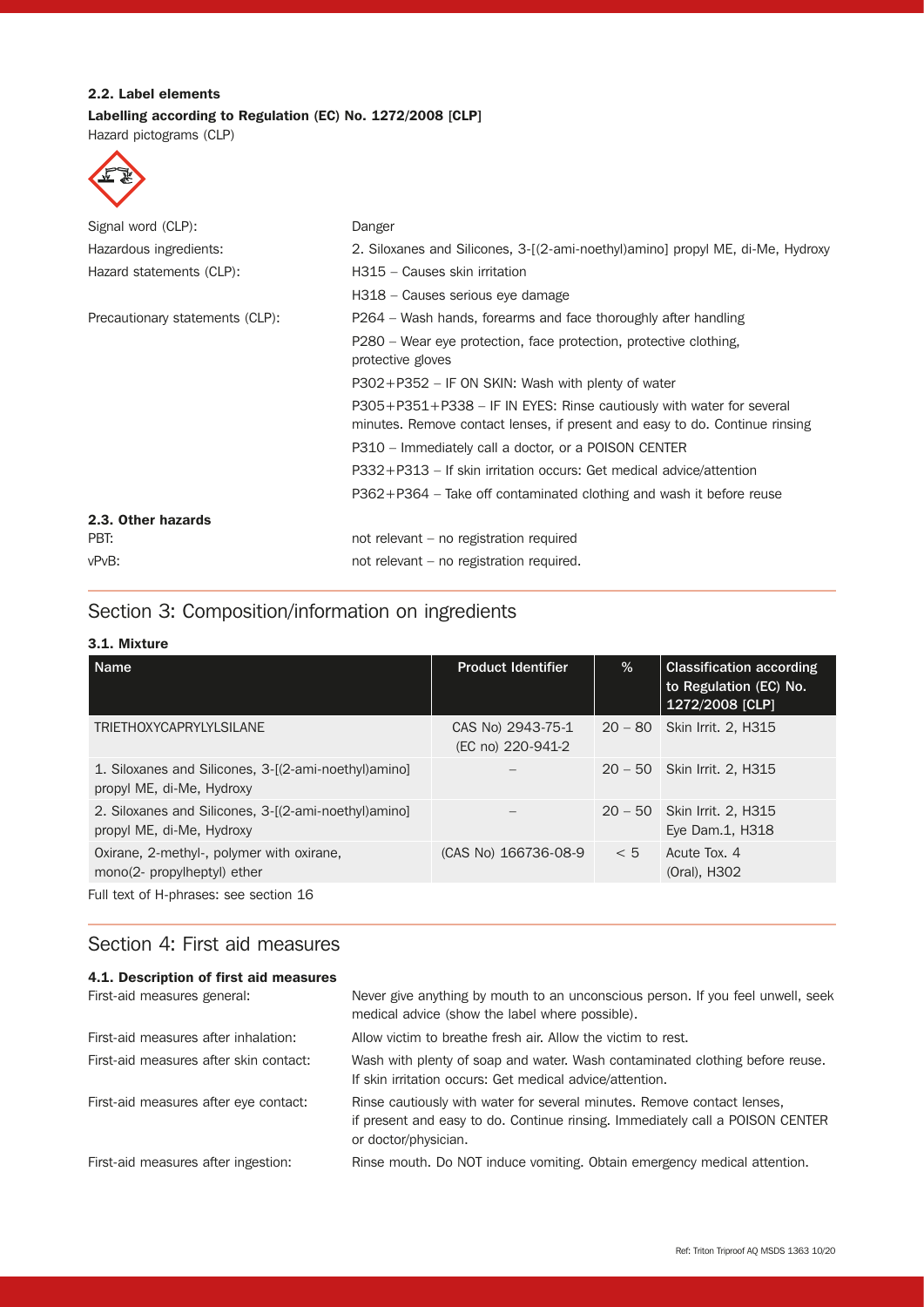#### 4.2. Most important symptoms and effects, both acute and delayed

Symptoms/injuries after skin contact: Causes skin irritation. Symptoms/injuries after eye contact: Causes serious eye damage.

#### 4.3. Indication of any immediate medical attention and special treatment needed

No additional information available.

### Section 5: Firefighting measures

#### 5.1. Extinguishing media

| No additional information available.                       |                                                      |  |
|------------------------------------------------------------|------------------------------------------------------|--|
| 5.2. Special hazards arising from the substance or mixture |                                                      |  |
| Unsuitable extinguishing media:                            | Do not use a heavy water stream.                     |  |
| Suitable extinguishing media:                              | Foam. Dry powder. Carbon dioxide. Water spray. Sand. |  |

#### 5.3. Advice for firefighters

Firefighting instructions: Use water spray or fog for cooling exposed containers. Exercise caution when fighting any chemical fire. Prevent fire-fighting water from entering environment. Protection during firefighting: Do not enter fire area without proper protective equipment, including respiratory protection.

### Section 6: Accidental release measures

#### 6.1. Personal precautions, protective equipment and emergency procedures

| 6.1.1. For non-emergency personnel |                                                                 |
|------------------------------------|-----------------------------------------------------------------|
| Emergency procedures:              | Evacuate unnecessary personnel.                                 |
| 6.1.2. For emergency responders    |                                                                 |
| Protective equipment:              | Equip cleanup crew with proper protection.                      |
| Emergency procedures:              | If spilled, may cause the floor to be slippery. Ventilate area. |

#### 6.2. Environmental precautions

Prevent entry to sewers and public waters. Notify authorities if liquid enters sewers or public waters.

#### 6.3. Methods and material for containment and cleaning up

Methods for cleaning up: Soak up spills with inert solids, such as clay or diatomaceous earth as soon as possible. Collect spillage. Store away from other materials.

#### 6.4. Reference to other sections

See Heading 8. Exposure controls and personal protection.

### Section 7: Handling and storage

#### 7.1. Precautions for safe handling

| Precautions for safe handling:                                    | Wash hands and other exposed areas with mild soap and water before eating,       |
|-------------------------------------------------------------------|----------------------------------------------------------------------------------|
|                                                                   | drinking or smoking and when leaving work. Provide good ventilation in process   |
|                                                                   | area to prevent formation of vapour.                                             |
| Hygiene measures:                                                 | Wash Wash hands and other exposed areas with mild soap and water before          |
|                                                                   | eating, drinking or smoking and when leaving work thoroughly after handling.     |
| 7.2. Conditions for safe storage, including any incompatibilities |                                                                                  |
| Storage conditions:                                               | Keep only in the original container in a cool, well ventilated place away from : |
|                                                                   | Keep away from children. Keep container closed when not in use.                  |
| Incompatible products:                                            | Strong bases. Strong acids.                                                      |
| Incompatible materials:                                           | Sources of ignition. Direct sunlight.                                            |
| 7.3. Specific end use(s)                                          |                                                                                  |

#### See technical instructions for use of this substance/mixture.

Ref: Triton Triproof AQ MSDS 1363 10/20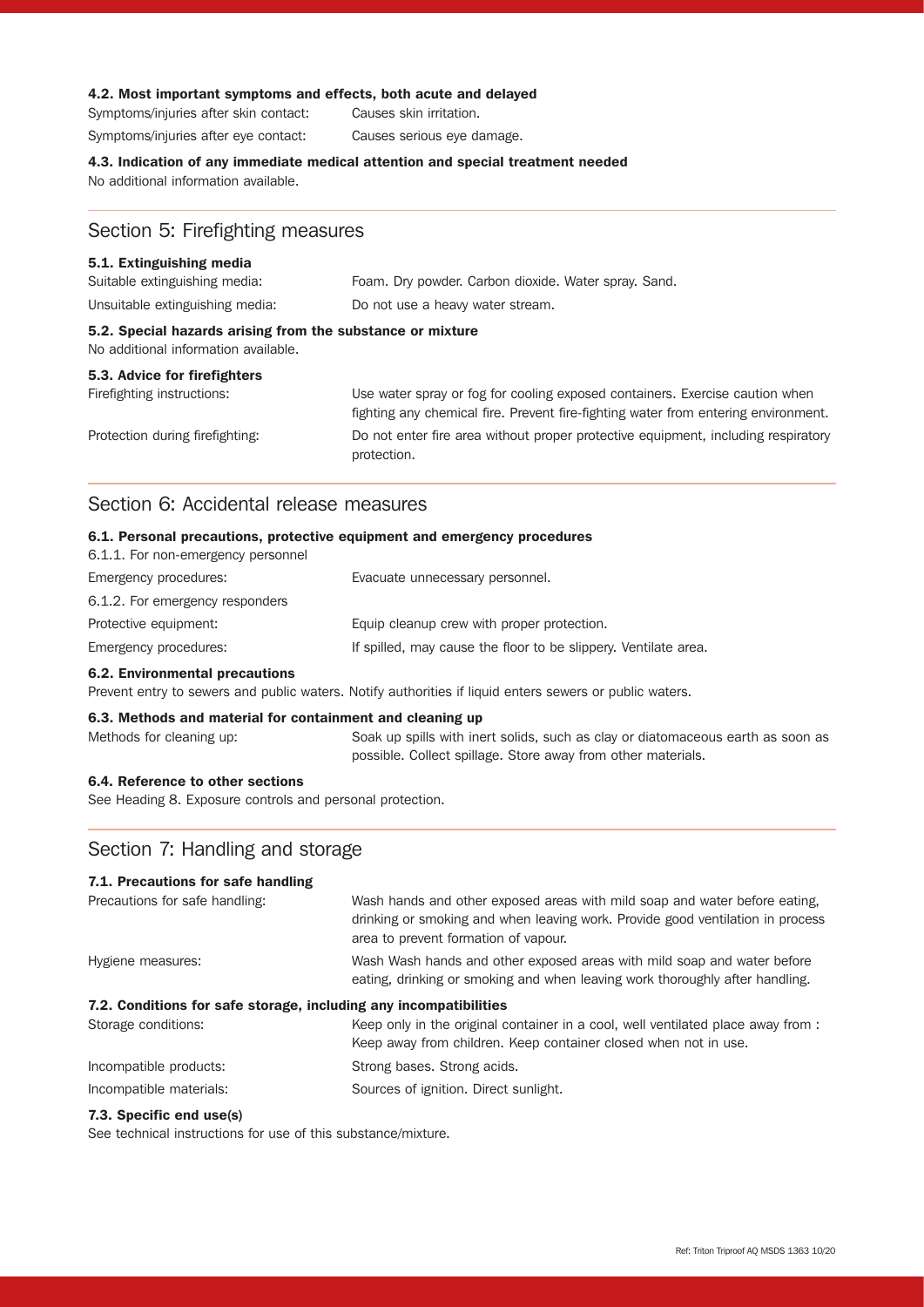### Section 8: Exposure Controls/personal protection

#### 8.1. Control parameters

No additional information available.

#### 8.2. Exposure controls



Hand protection: Wear protective gloves Respiratory protection: Wear appropriate mask Other information: Do not eat, drink or smoke during use.

Personal protective equipment: Avoid all unnecessary exposure. Materials for protective clothing: Wear suitable protective clothing and gloves Eye protection: Chemical goggles or safety glasses Skin and body protection: Wear suitable protective clothing

### Section 9: Physical and Chemical Properties

#### 9.1. Information on basic physical and chemical properties

| Physical state:                                               | Liquid                                |
|---------------------------------------------------------------|---------------------------------------|
| Colour:                                                       | Off White                             |
| Odour:                                                        | Characteristic                        |
| Odour threshold:                                              | No data available                     |
| pH:                                                           | $7.5 - 9$ at 20 $\degree$ C undiluted |
| Relative evaporation rate (butylacetate=1): No data available |                                       |
| Melting point:                                                | No data available                     |
| Freezing point:                                               | No data available                     |
| Boiling point:                                                | No data available                     |
| Flash point:                                                  | No data available                     |
| Auto-ignition temperature:                                    | No data available                     |
| Decomposition temperature:                                    | No data available                     |
| Flammability (solid, gas):                                    | Non flammable.                        |
| Vapour pressure:                                              | No data available                     |
| Relative vapour density at 20°C:                              | No data available                     |
| Relative density:                                             | $0.9 - 1$                             |
| Solubility:                                                   | Miscible in Water.                    |
| Log Pow:                                                      | No data available                     |
| Viscosity, kinematic:                                         | No data available                     |
| Viscosity, dynamic:                                           | No data available                     |
| Explosive properties:                                         | No data available                     |
| Oxidising properties:                                         | No data available                     |
| Explosive limits:                                             | No data available                     |
|                                                               |                                       |

#### 9.2. Other information

No additional information available.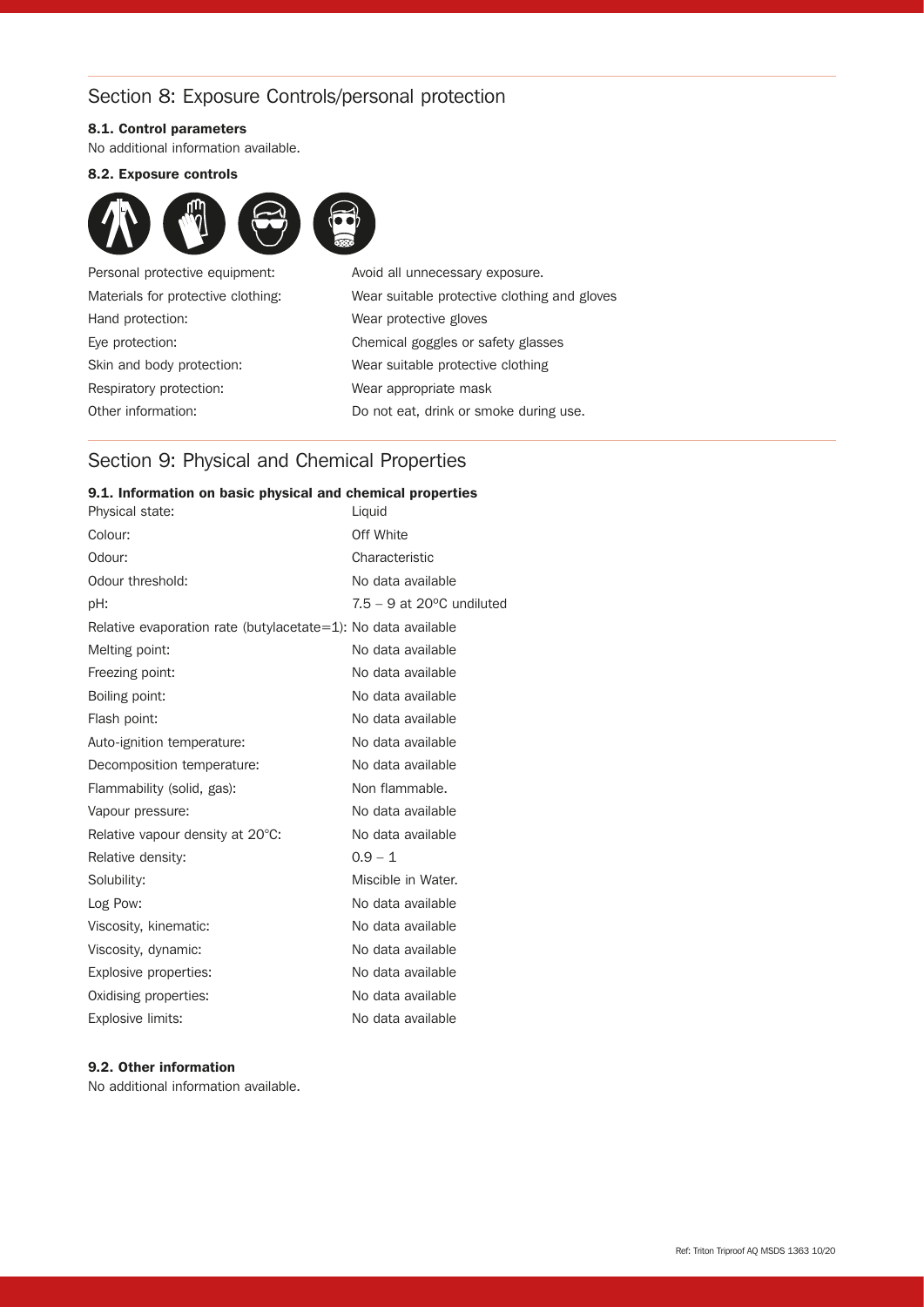### Section 10: Stability and reactivity

#### 10.1. Reactivity

The product is non-reactive under normal conditions of use, storage and transport.

#### 10.2. Chemical stability

Stable under normal conditions.

#### 10.3. Possibility of hazardous reactions

### 10.4. Conditions to avoid

None under normal use.

Direct sunlight. Extremely high or low temperatures.

#### 10.5. Incompatible materials

Strong acids. Strong bases.

#### 10.6. Hazardous decomposition products

Fume. Carbon monoxide. Carbon dioxide.

### Section 11: Toxicological information

#### 11.1. Information on toxicological effects

Acute toxicity: Not classified

|                                    | 1. Siloxanes and Silicones, 3-[(2-ami-noethyl)amino] propyl ME, di-Me, Hydroxy     |
|------------------------------------|------------------------------------------------------------------------------------|
| LD50 oral rat                      | > 2000 mg/kg Argument by analogy                                                   |
|                                    | 2. Siloxanes and Silicones, 3-[(2-ami-noethyl)amino] propyl ME, di-Me, Hydroxy     |
| LD50 oral rat                      |                                                                                    |
|                                    | > 2000 mg/kg Argument by analogy                                                   |
|                                    | Oxirane, 2-methyl-, polymer with oxirane, mono(2-propylheptyl) ether (166736-08-9) |
| LD50 oral rat                      | $300 - 2000$ mg/kg                                                                 |
| Skin corrosion/irritation:         | Causes skin irritation.                                                            |
| pH:                                | $7.5 - 9$ At 20 $\degree$ C undiluted.                                             |
| Serious eye damage/irritation:     | Causes serious eye damage. pH: 7.5 - 9 At 20°C undiluted.                          |
| Respiratory or skin sensitisation: | Not classified                                                                     |
| Additional information:            | Based on available data, the classification criteria are not met                   |
| Germ cell mutagenicity:            | Not classified                                                                     |
|                                    | Based on available data, the classification criteria are not met                   |
| Carcinogenicity:                   | Not classified                                                                     |
| Additional information:            | Based on available data, the classification criteria are not met                   |
| Reproductive toxicity:             | Not classified                                                                     |
| Additional information:            | Based on available data, the classification criteria are not met                   |
| Specific target organ toxicity     |                                                                                    |
| (single exposure):                 | Not classified                                                                     |
| Additional information:            | Based on available data, the classification criteria are not met                   |
| Specific target organ toxicity     |                                                                                    |
| (repeated exposure):               | Not classified                                                                     |
| Additional information:            | Based on available data, the classification criteria are not met                   |
| Aspiration hazard:                 | Not classified                                                                     |
| Additional information:            | Based on available data, the classification criteria are not met                   |
| Potential adverse human health     |                                                                                    |
| effects and symptoms:              | Based on available data, the classification criteria are not met                   |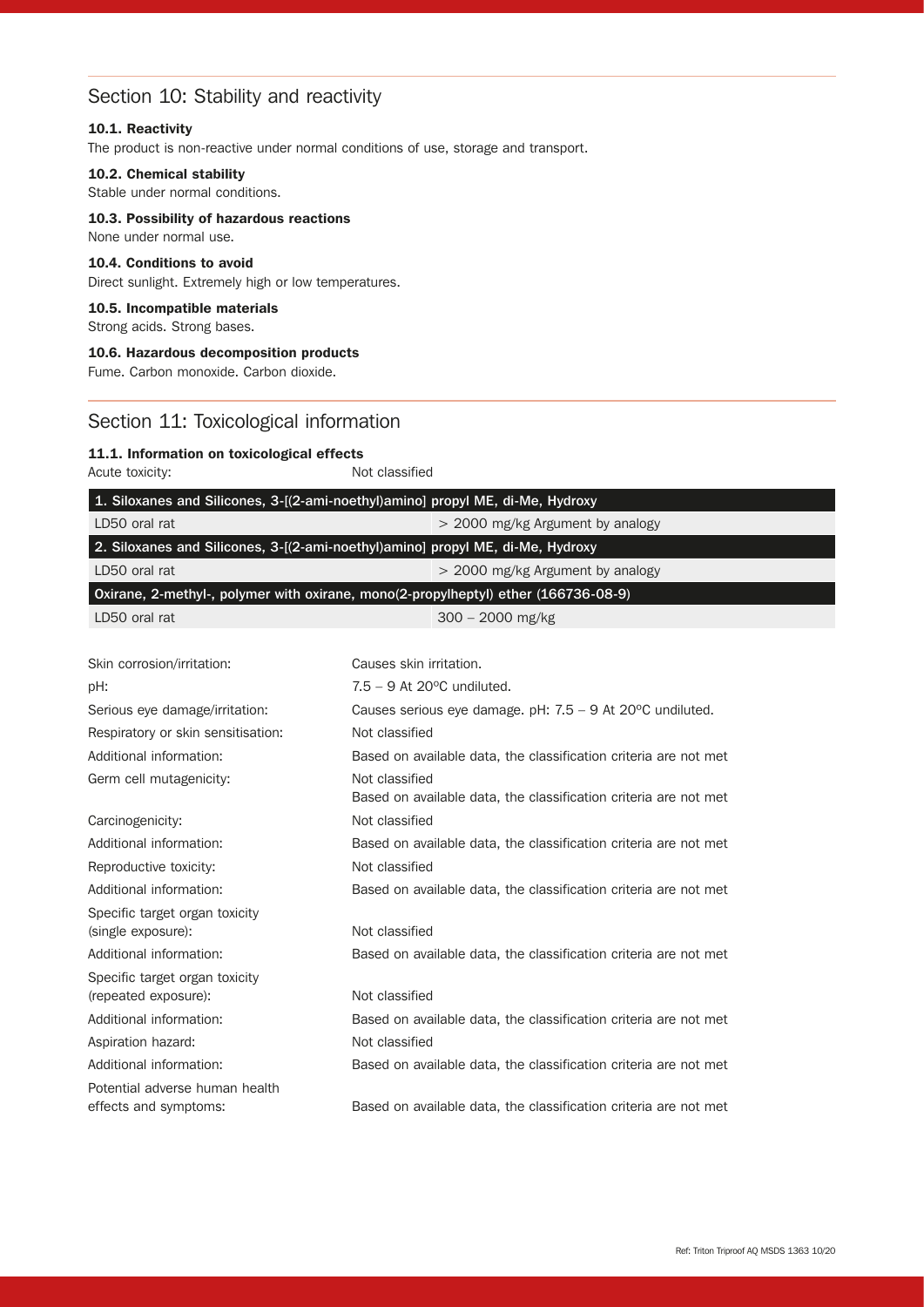### Section 12: Ecological Information

| 12.1. Toxicity                                                                     |                                              |
|------------------------------------------------------------------------------------|----------------------------------------------|
| Oxirane, 2-methyl-, polymer with oxirane, mono(2-propylheptyl) ether (166736-08-9) |                                              |
| $LC50$ fish $1$                                                                    | 10 - 100 mg/l Brachydanio rerio (zebra-fish) |
| EC50 Daphnia 1                                                                     | 10 - 100 mg/l Daphnia magna (water flea)     |
| 12.2. Persistence and degradability                                                |                                              |
| <b>Enviroseal Concentrate</b>                                                      |                                              |
| Bioaccumulative potential                                                          | Not established.                             |
| Oxirane, 2-methyl-, polymer with oxirane, mono(2-propylheptyl) ether (166736-08-9) |                                              |
| Biodegradation                                                                     | $> 80$ % OECD 302 B (elimination)            |
| 12.3. Bioaccumulative potential                                                    |                                              |
| <b>Enviroseal Concentrate</b>                                                      |                                              |
| Bioaccumulative potential                                                          | Not established.                             |
| 12.4. Mobility in soil<br>No additional information available.                     |                                              |
| 12.5. Results of PBT and vPvB assessment                                           |                                              |
| <b>Enviroseal Concentrate</b>                                                      |                                              |
| <b>PBT</b>                                                                         | Not relevant – no registration required      |
| vPvB                                                                               | Not relevant – no registration required      |
| 12.6. Other adverse effects                                                        |                                              |

Section 13: Disposal considerations

Additional information: Avoid release to the environment

### 13.1. Waste treatment methods

| Product/Packaging disposal |                                                                         |
|----------------------------|-------------------------------------------------------------------------|
| recommendations:           | Dispose in a safe manner in accordance with local/national regulations. |
| Ecology – waste materials: | Avoid release to the environment.                                       |

## Section 14: Transport information

In accordance with ADR / RID / IMDG / IATA / ADN.

|                                  | <b>ADR</b>                        | <b>IMDG</b>                                               |
|----------------------------------|-----------------------------------|-----------------------------------------------------------|
| 14.1. UN number                  | Not applicable                    | Not applicable                                            |
| 14.2. UN proper shipping name    | Not applicable                    | Not applicable                                            |
| 14.3. Transport hazard class(es) | Not applicable                    | Not applicable                                            |
| 14.4. Packing group              | Not applicable                    | Not applicable                                            |
| 14.5. Environmental hazards      | Dangerous for the environment: No | Dangerous for the environment: No<br>Marine pollutant: No |

No supplementary information available.

#### 14.6. Special precautions for user

| Overland transport: | No data available |
|---------------------|-------------------|
| Transport by sea:   | No data available |

14.7. Transport in bulk according to Annex II of MARPOL and the IBC Code Not applicable.